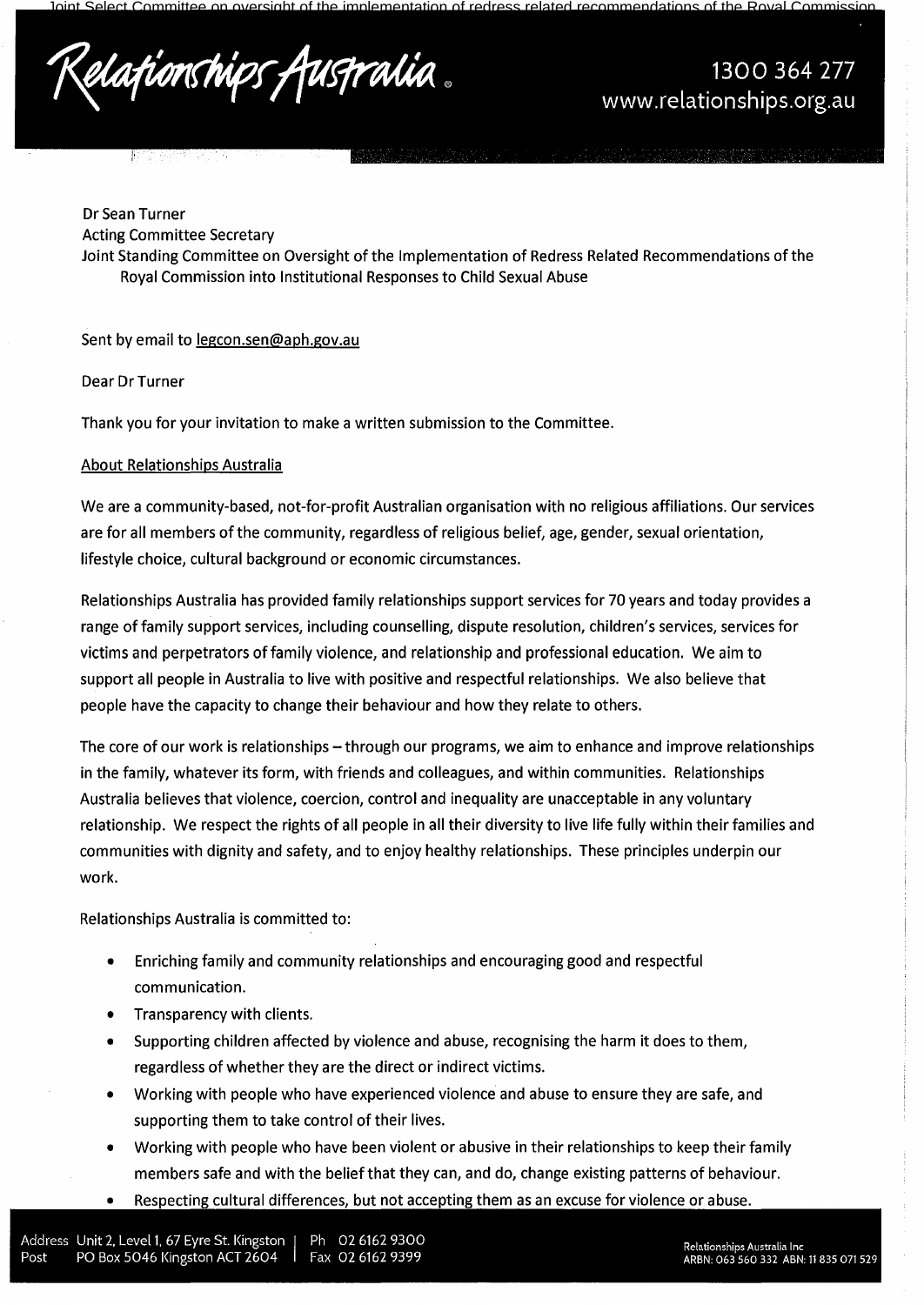- Working in rural and remote areas, recognising that there are fewer social support resources available to people in these areas, and that they live with pressures, complexities and uncertainties not experienced by those living in cities and regional centres.
- Collaboration. We work collectively with local social service provision and peak body organisations to deliver a spectrum of prevention, early intervention and tertiary intervention programs with men, women, young people and children. We recognise that often a complex suite of services (for example, drug and alcohol services, family support programs, mental health services and public housing) is needed by people affected by violence and abuse, and others who are experiencing vulnerability.
- Ensuring that social and financial disadvantage is not a barrier to accessing services.
- Contributing its practice evidence and skills to research projects, to the development of public policy and to the provision of effective programs.

# Context for comments by Relationships Australia

Relationships Australia notes that the National Redress Scheme commenced operation on 1 July 2018, giving a short time for views to be formed on operation of the Scheme thus far. Relationships Australia organisations are working closely with their respective State and Territory Governments. We are pleased to indicate that this engagement continues to be positive and constructive.

We acknowledge that Division 5 of Part 7-3 of the National Redress Scheme for Institutional Child Sexual Abuse Act 2018 provides for an annual report on the operation of the Scheme, and for reviews of the operation of the Scheme following the second and eighth anniversaries of the Scheme start day. We welcome the establishment, under the Intergovernmental Agreement, ofthe Ministers' Redress Governance Board and the Redress Scheme Committee. We consider that these bodies will be of great value in supporting the ongoing integrity and sustainability of the Scheme.

Relationships Australia would welcome opportunities to offer observations on operation of the Scheme in the context of those reviews.

This submission is made on behalf of Relationships Australia's member organisations, and reflects comments and observations from those organisations. It should be read in conjunction with Relationships Australia's submission, dated 31 May 2018, to the Senate Standing Committee on Community Affairs, made in relation to the National Redress Scheme for Institutional Child Sexual Abuse Bill 2018 and its companion Bill, the National Redress Scheme for Institutional Child Sexual Abuse (Consequential Amendments) Bill 2018. That submission is publicly available:

https://www.aph.gov.au/Parliamentary Business/Committees/Senate/Community Affairs/NationalRedres sScheme/Submissions. Relationships Australia had previously made submissions to the 2017 Bills. In our understanding, no amendments were made to the 2018 Bills to address the concerns put forward in our submission of 31 May 2018, and so these comments remain pertinent.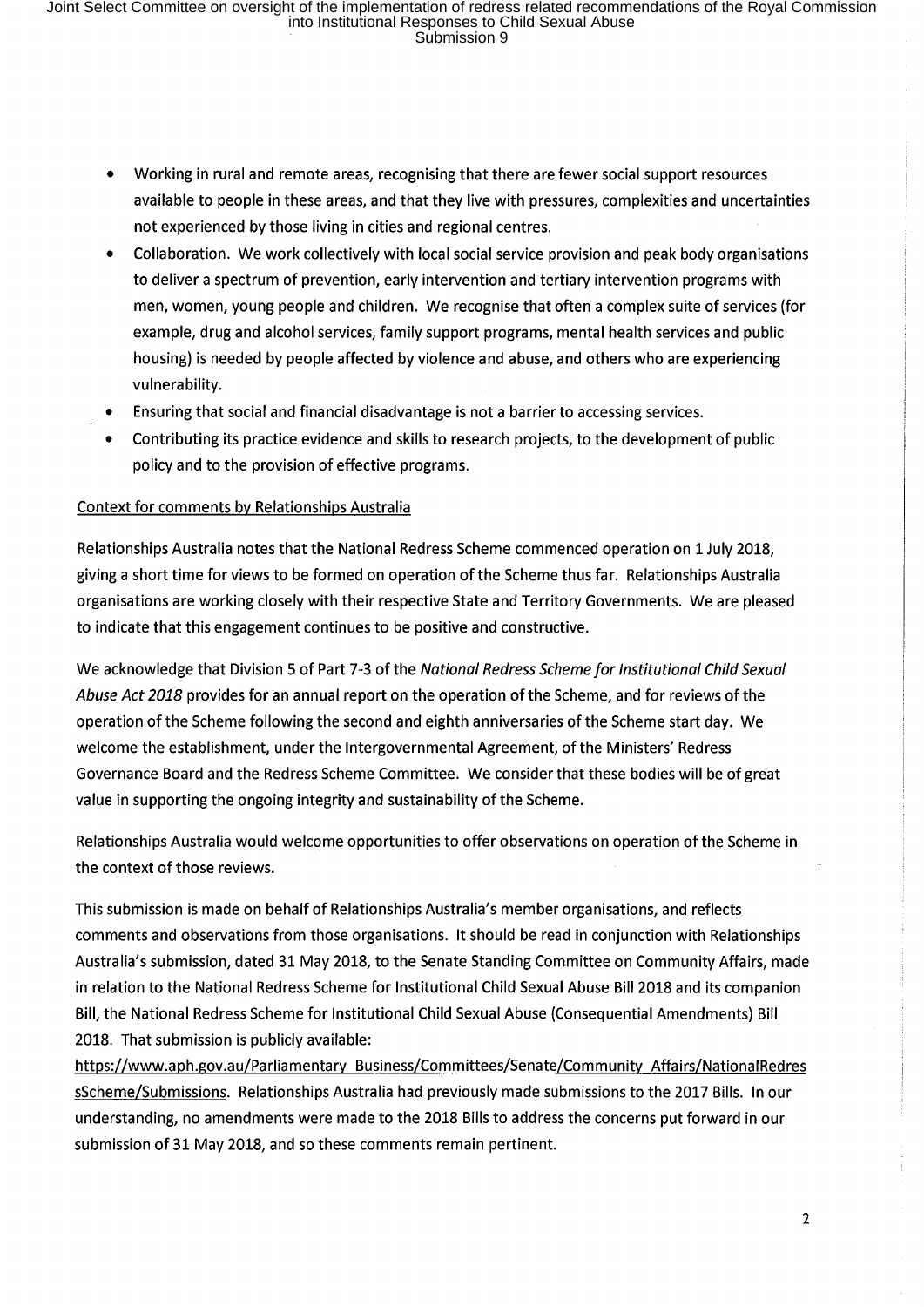In our submissions on the 2017 and 2018 Bills, Relationships Australia expressed a range of concerns grouped around particular themes, including:

- the types of services to be funded
- the level of payments to be made to recipients
- limits of who can receive payments, even though they are otherwise eligible
- potential infringements of human rights (including, for example, through time limits)
- potential inequity in application and in outcomes for clients exposed to the same damage and abuse, and
- independence, transparency and accountability of administration.

We consider that these concerns remain salient.

## Comments by Relationships Australia

## *Application processes*

Relationships Australia acknowledges that considerable effort has been devoted to make the application processes accessible to all survivors, including highly marginalised people. However, there are some practical issues that are being encountered, however. These include:

- for people living remotely with low English literacy, the application forms pose a formidable challenge. These areas often have unreliable internet access, and/or a lack of private internet access. It would be very helpful to provide some modest funding to enable service providers to travel to these survivors, to offer in person help to fill out forms. Without this, the Scheme will unintentionally – discriminate on the basis of geography and literacy
- we are concerned that, where sections of the application form are sent to the institution before the survivor has made a decision on the offer, this might disadvantage survivors who decide to decline an offer and pursue civil litigation against the institution.

## *Types of services to be funded*

Relationships Australia notes the National Service Standards for the Provision of State and/or Territory Based Counselling and Psychological Care (CPC), which are contained in a Schedule to the Intergovernmental Agreement. We remain deeply concerned by the commitment, set out in the National Service Standards, to only 20 hours of CPC over the lifetime of a survivor which, given the nature of trauma suffered by survivors, is likely to be inadequate. Caps on access to CPC, whether by reference to hours or dollar value, do not reflect a trauma-informed response to the needs of survivors across the lifespan. Relationships Australia notes that the Royal Commission recommended life-long access to counselling be made available to survivors. The imposition of a cap is a serious and substantial departure from the Royal Commission's recommendations.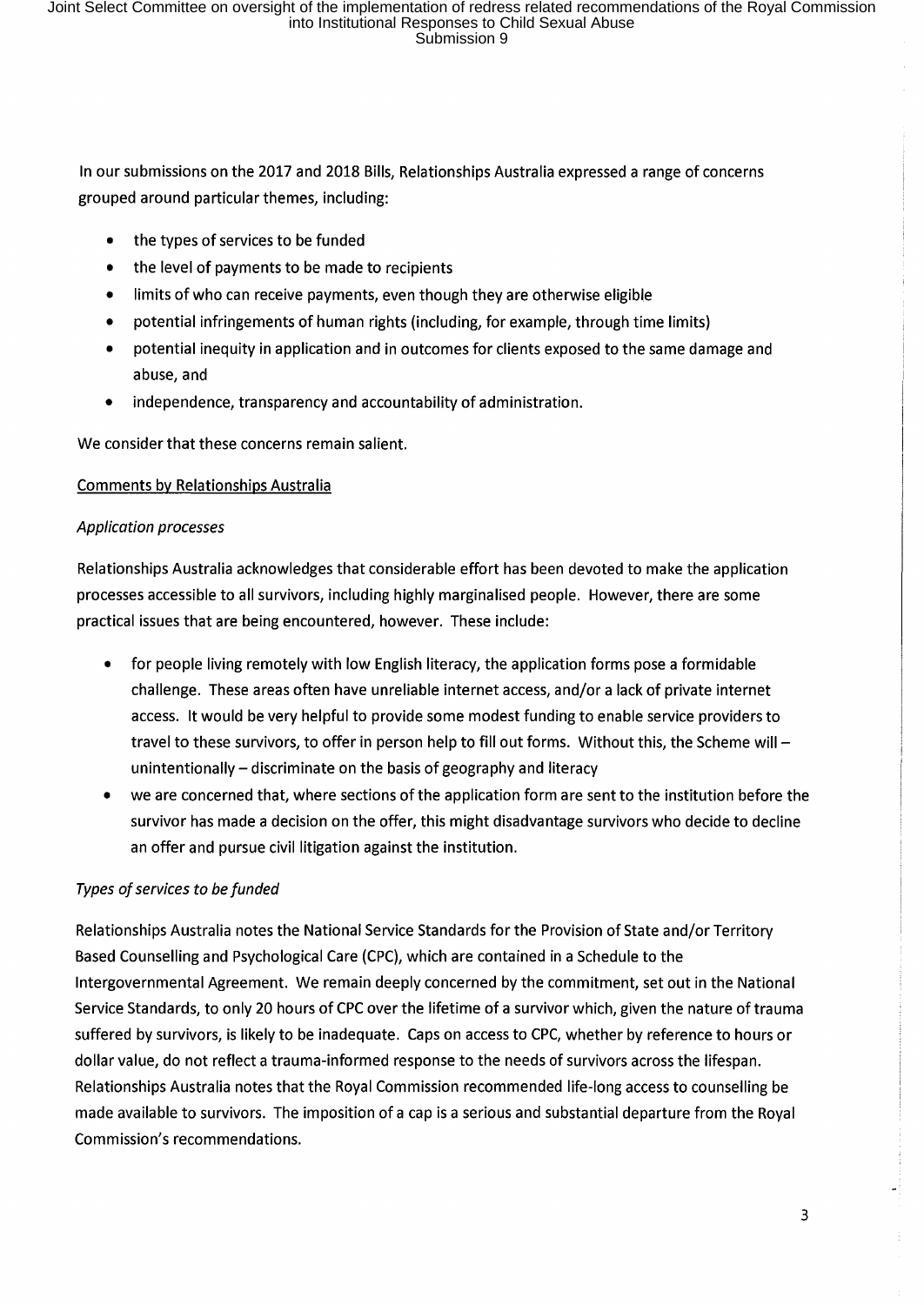Relationships Australia continues to recommend the lifelong provision of therapeutic counselling and psychological care, and a flexible, client-centred approach to the kinds of services offered, so that these are tailored to the needs of each survivor. We continue to recommend the intensive case management services described in our submissions on the 2017 and 2018 Bills. Survivors deserve the right to choose their supports, and not be confronted with a limited range/approach of supports. We are of the view that an assurance, provided through the Scheme, of lifelong and uncapped access to CPC would provide survivors with long-term security, and thereby reflect sincere and informed acknowledgement of the impact of trauma, and the complexities of recovery from it.

Further, Relationships Australia believes that for the Scheme to sufficiently reflect the intergenerational impact of child sexual abuse on survivors across the lifespan, family members of survivors should be able to access all components of the Scheme. They, too, are survivors of the abuse perpetrated against their family member. They have often directly and indirectly experienced the far-reaching effects of the abuse perpetrated upon their family member.

### *Exclusion of survivors with serious criminal convictions, or who are subject to security notices*

As noted in Relationships Australia's submission about the 2018 Bills, we acknowledge the critical importance of the Scheme maintaining community support and confidence. Nevertheless, we continue to hold the view that the Scheme does not take into full consideration the complex and extensive impact that child sexual abuse has on survivors, and the well-documented links (see references in our submission to the 2017 Bills) to subsequent criminal offending commencing during juvenile years and persisting into adulthood.

Since March 2016, Relationships Australia Queensland has provided Royal Commission counselling support to identified survivors within the Queensland prison population. In the course of the Royal Commission Inmate Engagement Strategy, it has been identified that Queensland prisons represent the highest number across Australia of currently-incarcerated survivors engaging the Royal Commission. In particular, Wolston Men's Correctional Centre (Brisbane) represented the highest population of identified survivors across all Australian prisons.

Relationships Australia supports survivors with serious criminal convictions having access to crucial therapeutic components of the Scheme - direct personal response and access to CPC. Our comments in response to the 2018 Bill bear repeating - that the exclusions of survivors with serious criminal convictions or who are subject to a security notice

... undermine[s] the proposition that child sexual abuse is always, absolutely and unconditionally, a wrong done to the child. Child sexual abuse, and its impact, cannot be retrospectively diminished or disregarded, or its blameworthiness to any degree attenuated, by subsequent acts of the victim. (see  $p$  6)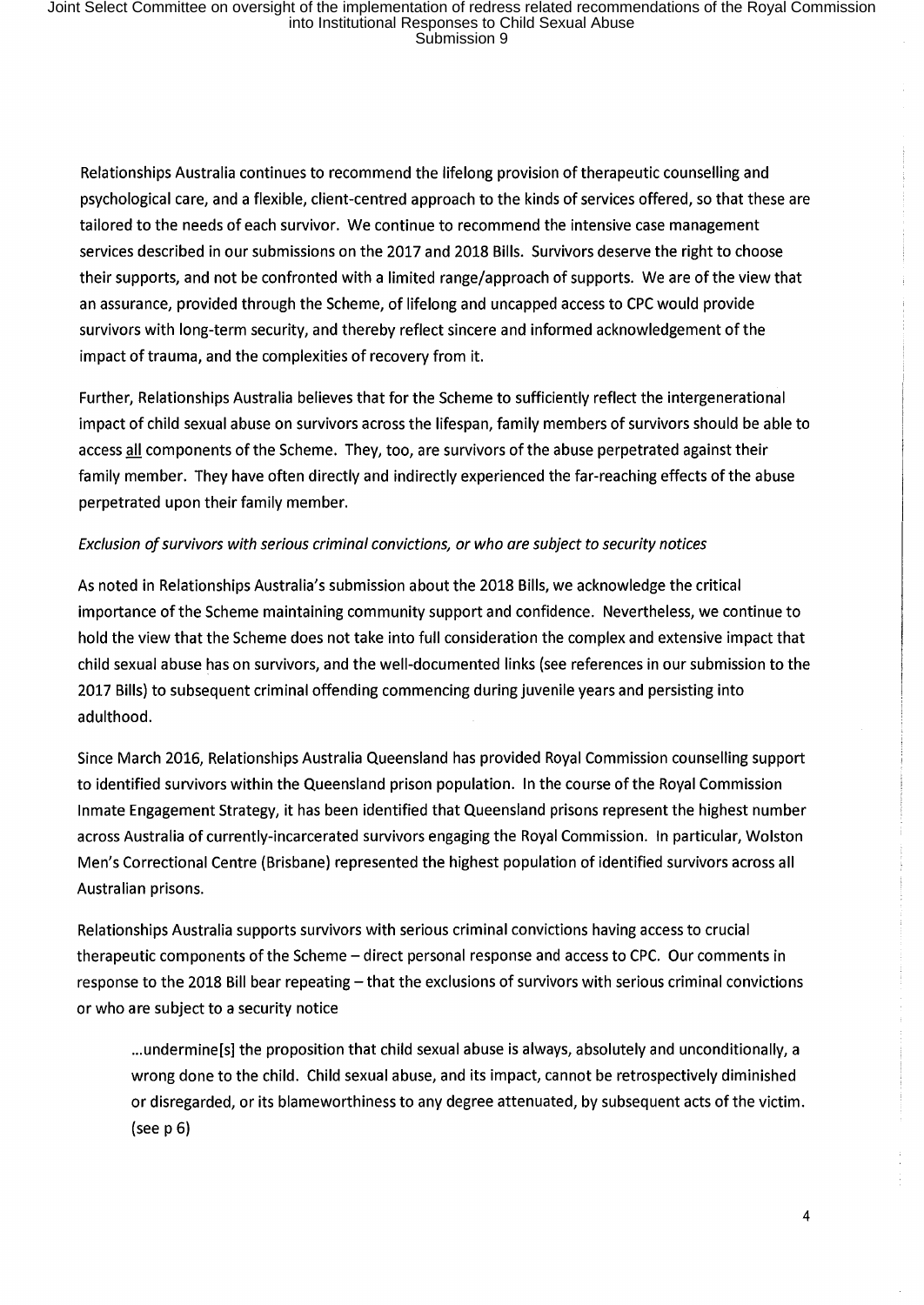### Exclusion of survivors who are in goal at the time of applying

Relationships Australia remains concerned by the overall exclusion of survivors who are in gaol at the time of applying. While we have previously acknowledged difficulties in providing elements of the Scheme to incarcerated persons, we do not consider these to be insurmountable. Indeed, in addition to the prisoner welfare services identified in our submissions on the 2017 Bills, Relationships Australia was able to accomplish solid therapeutic work to young people detained in the criminal justice system of the Northern Territory, when it was commissioned to do so during the conduct of the Royal Commission into Protection and Detention of Children in the Northern Territory. The effectiveness of the programs run by Relationships Australia Northern Territory was positively evaluated. Details of these programs, and the evaluation, can be found at http://www.nt.relationships.org.au/resources/royal-commission-intoprotection-and-detention-of-children-in-the-northern-territory.

### **Timeframes**

As Relationships Australia noted in our submission of 31 May 2018, we are concerned that the timeframes in which survivors must make a decision about offers do not reflect a full understanding of the complex trauma experienced by survivors and how this can impair daily functioning, the ability to engage with necessary supports, and the ability to make decisions in what is considered by others to be a timely manner.

Relationships Australia acknowledges that the framers of the Scheme have sought to provide considerable flexibility in the processes underpinning application, offers and acceptance. We remain concerned, however, that if a survivor's needs change during the course of their engagement with the Scheme then, for example, if a survivor originally declined access to psychological support, they cannot later access this. Or, as suggested in our submission of 31 May 2018, if a survivor initially declines a direct personal response, but later feels able (and wishes to) receive one, they cannot revisit their initial decision declining it. Again, this would seem not to reflect the realities of experiencing and recovering from complex trauma. This is not a linear process. Relationships Australia considers that the Scheme should expressly allow for greater flexibility for survivors to access all components of the Scheme at any stage during the life of the Scheme.

#### Decision-making under the Scheme

Relationships Australia notes the appointment of independent decision-makers under Division 4 of Part 7-3 of the Act. We strongly welcome the engagement of trauma-informed and appropriately trained professionals to act as independent decision-makers. Due to the immense impact of complex, historical and often intergenerational trauma endured by survivors, Relationships Australia believes that it is of paramount importance that the independent decision-makers have a thorough understanding of the trajectory and impact of childhood sexual abuse upon survivors across their lifespans and, potentially, those of family members. We would like to take this opportunity to reiterate the importance that those involved in administering the Scheme and delivering services pursuant to it be mindful of survivors'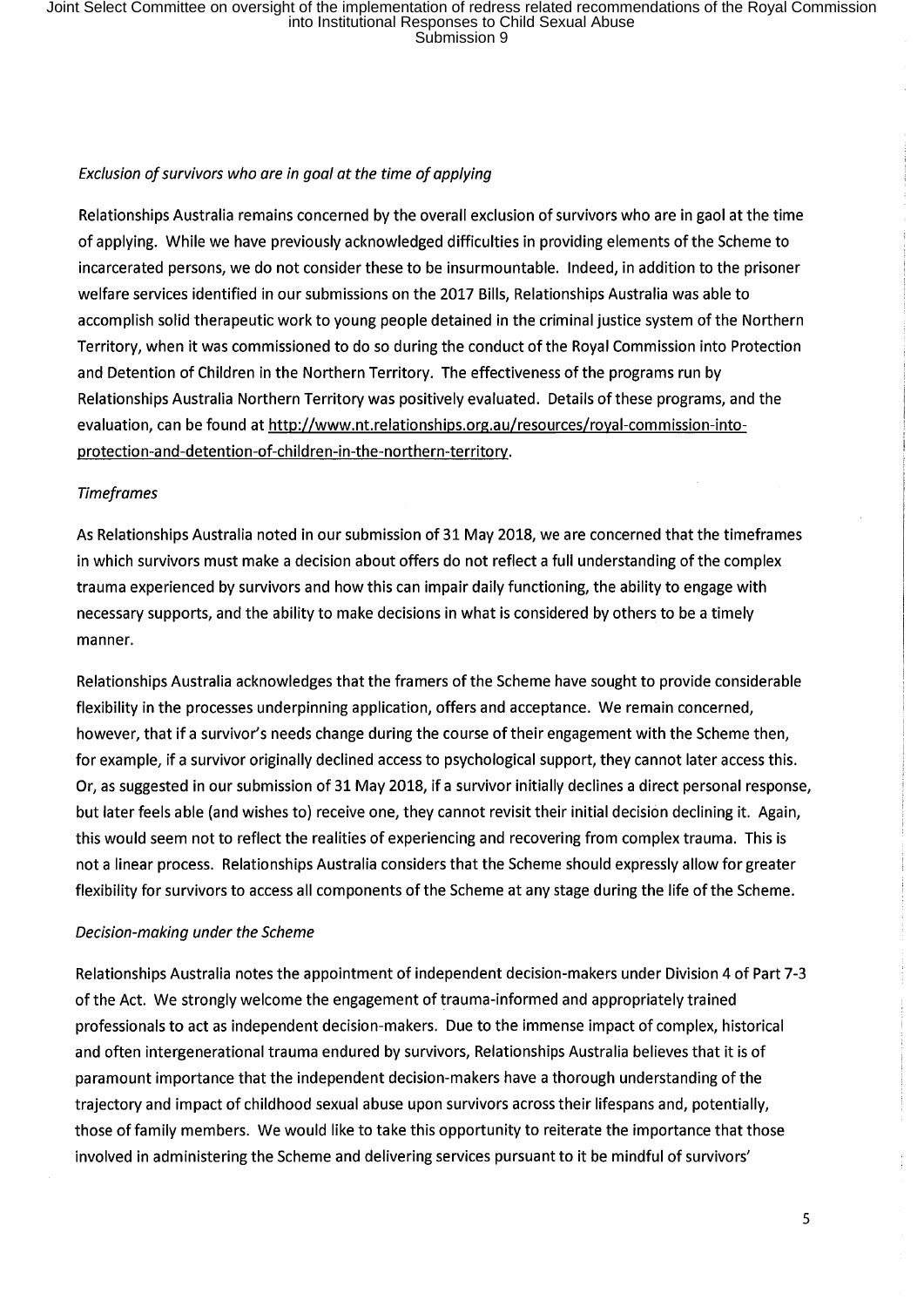negative prior experiences engaging with organisations, service providers, and 'institution-like' bodies, to avoid re-traumatisation.

# *Direct Personal Response*

We are concerned about institutions leading the provision of direct personal responses. Survivors perceive this as a conflict of interest. Understandably, they have no trust in the perpetrating institutions, and may see the institutions taking this role as an opportunity to further perpetuate dynamics of control and abuse. It would be strongly preferable for a body/agency that is fully independent from perpetrating institutions to lead and administer Direct Personal Responses.

# *Inequities in quantum of payments*

Relationships Australia is very uneasy about the potential for unjustified inequities between survivors and the financial redress offered using the proposed tier model. We are concerned that the use of this model will adversely affect survivors. While no amount of financial recognition of harm payment can ever undo or 'make up for' the pervasive trauma of child sexual abuse, the use of a tiered model will compound harm. How can one survivor's experience of trauma be compared to another's, with a differentiation of the intensity of suffering?

# *Accountability and transparency*

As canvassed in our submission about the 2018 Bills, Relationships Australia supports a highly transparent and accountable Scheme. Because of previous negative engagement with institutions, survivors may understandably mistrust the Scheme and its supporting mechanisms.

Survivors have the right to be kept informed of the 'real time' status of their applications and all processes undertaken in an efficient, trauma-informed manner and to be aware of the rationale for all decisions made about them pursuant to the Scheme. Lack of information may exacerbate trauma, while a highly transparent and accountable Scheme may have a restorative impact.

Relationships Australia remains concerned about the extent of reliance on delegated legislation, as discussed in our submission dated 31 May 2018.

## *Duration of the Scheme*

As suggested in our submission on the 2017 Bills, and reiterated in our submission of 31 May 2018, Relationships Australia continues to take the view that the Scheme should not have a fixed closing date.

Relationships Australia also notes that there is an ongoing need for education and consultation about the Scheme, particularly (although not only) in remote Aboriginal and Torres Strait Islander communities. Many affected people in these communities are confused about eligibility and have been distressed. We were also concerned that local Aboriginal and Torres Strait Islander services have been excluded in the rollout of Redress Scheme support services. It would be optimal if Aboriginal and Torres Strait Islander